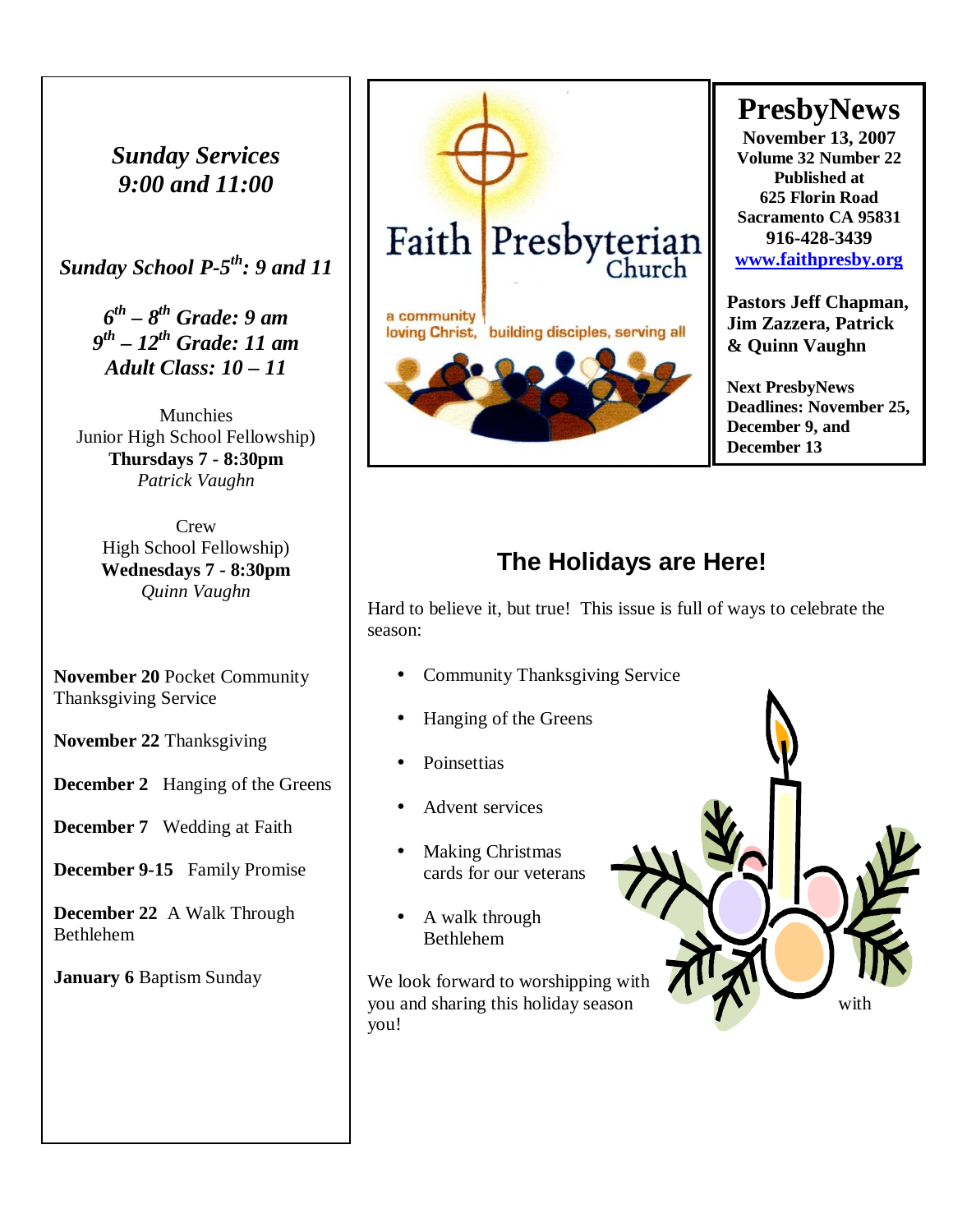

### **Poinsettias for Purchase**

Please purchase a poinsettia plant to be used at the Hanging of the Greens Ceremony and displayed in the sanctuary throughout the season leading up to Christmas. The cost is \$7.00 per plant which may be taken home after the 11:00am service on December 23rd. Order yours now so that the church may be decorated in colorful plants during the upcoming weeks. There will be a sign-up sheet in the Narthex after each service. If you have any questions, call Rick Crow at 392- 9141.



### **Are You Interested in Baptism for Yourself or Your Child?**

### **Baptism Sunday is Scheduled for January 6th!**

As you may remember from last spring, our church leadership made the decision to have two Sundays a year dedicated specifically to baptism. Our first Baptism Sunday was last May, on Pentecost Sunday, and we had a great group of adults and children celebrate that sacrament in worship. We are now planning a similar celebration in January. And so if you would like to explore baptism for yourself or your child(ren), please contact Pastor Jeff Chapman immediately. He would love to talk with you about the possibility of sharing in that sacrament that day.

### **HARVEST DINNER & AUCTION**

WOW, another successful Harvest Dinner! The weather was perfect, the food was great and I'm sure, a good time was had by all. We served over 300 adults, teens and children. The auction and raffle brought in \$5400.00 for the Campership Fund. Thanks to all who donated and attended. People were so generous with their donations and also with their bids!

I would like to thank my committee for their tireless efforts and commitment to this event:

- Ticket Sales Paul & Betty Keller
- Auction/Raffle set-up, table decorations & pumpkin bean bag toss – Debbie, Lyle & Katie Grabowski
- Set-up and tear down David Leader
- Collecting dinner tickets & auction check out Janet & David Leader
- Beverages and manning the kitchen Carey Kincaid
- Coordinating Desserts Janet Leader, Debbie Barton & Kathy Ramos
- Raffle ticket sellers Donna Touros, Pat Tatro, Randy & Kathy Ramos
- MC's for the evening Pat Tatro & Claire Leader
- And the rest of my committee for all the ways you helped Sally Ravas, Colette Benson, Alicia Laybourn, Nate Barton. I'm truly blessed with a fun and committed committee!

And, a huge thank you to Jeff Simington for soliciting so many wonderful auction items. With your connections and follow through, you're awesome!

> Thank you to anyone else who helped in any way. Elder of Fellowship, Kitty Tatro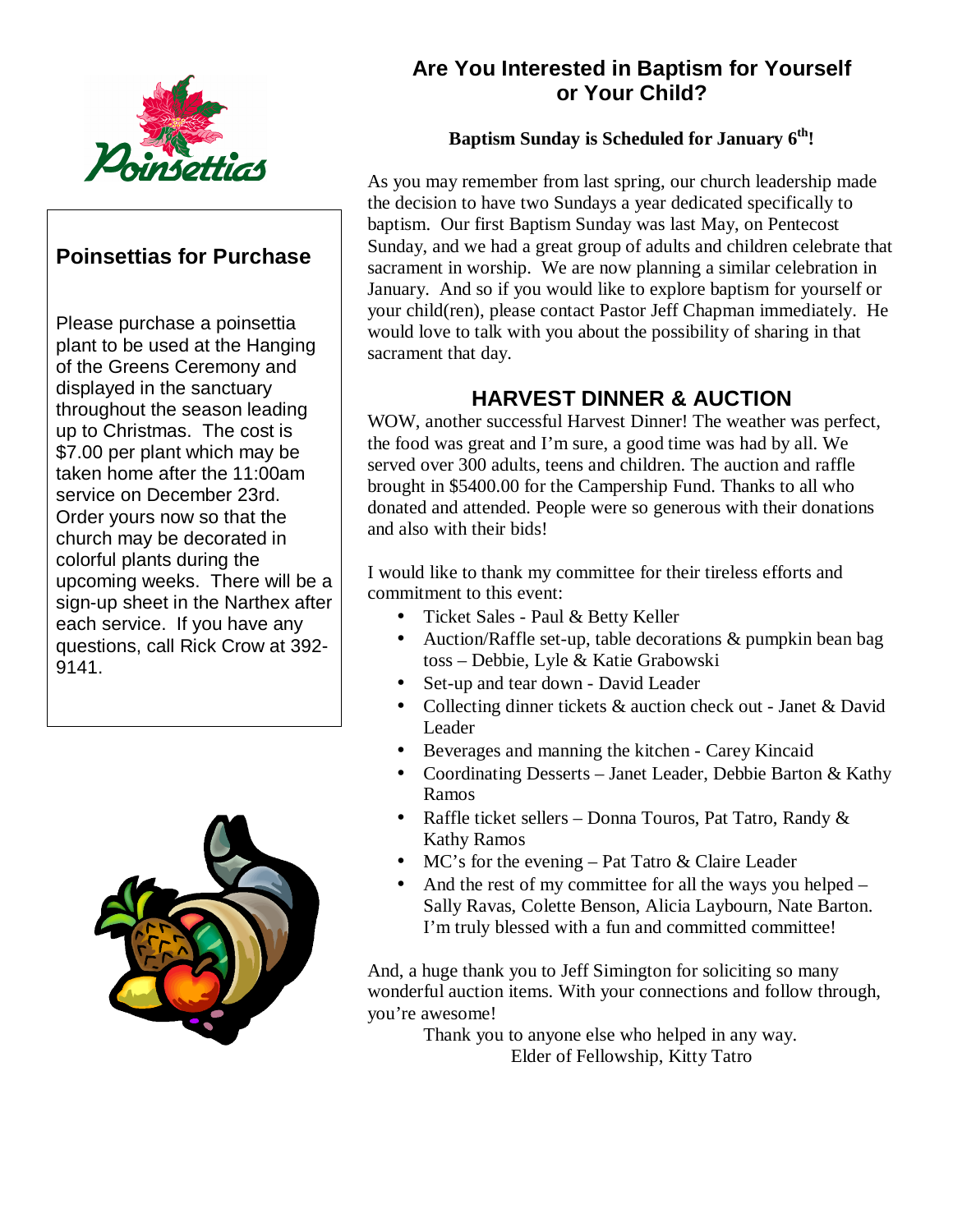# **Thinking Out Loud About My Time in Judges**

Recently I've been reading through the book of Judges in the Old Testament. To be honest, it's not my favorite book of the Bible. And by the way, if you're just starting reading the Bible on your own, I'm not sure Judges the best place to start. Nonetheless, it is God's Word, just as much as the rest of scripture. And so I read on. Surprisingly, God is speaking to me in these verses.



As you may know, Judges is not a place in scripture to look to be inspired by the obedience of God's people. Yes, there are glimpses of obedience in Judges. But more often there is willful disobedience. Over and over again, the people turn against God. He saves them time and time again, but their memories are short. And before long, off they go again chasing after some other gods.

Just the other day I was reading chapter 10 of Judges and came across this account in verse 6: "Again the Israelites did evil in the eyes of the Lord. They served the Baals [other gods] and the Ashtoreths, and the gods of Aram, the gods of Sidon, the gods of Moab, the gods of the Ammonites, and the gods of the Philistines." Sounds like they weren't too picky with their gods! They had a god for every day of the week, every season, every mood, every outfit.

This sort of thing is found over and over in Judges. Time and time again, the Israelites turn away from God. And time and time again, he lets them go their way as they run hard in the opposite direction from the way he has marked out for them. Over and over they get themselves into deep, deep trouble. You'd think they'd learn. You'd think they'd figure it out. As I read, I find myself yelling back through history, "You people are idiots! Why do you keep biting the hand that feeds you!"

And that's right about the time when it usually hits me.

Maybe part of the reason Judges isn't my favorite book is because, in the end, it strikes too close to home. You see, if somebody were reading a story of my life, perhaps they also would say aloud, "This guy is an idiot! Why doesn't he just learn to trust this God who can give him everything he needs?" And maybe your life is quite a bit like my life…this continual wandering away from the shepherd who really has in his possession everything you, his sheep, will ever need.

Towards the end of Judges 10, after the Israelites get stuck again and are in desperate need of saving, they cry out to God for help. And at first, God refuses them. He says, "You have forsaken me and served other gods, so I will no longer save you. Go and cry out to the gods you have chosen. Let *them* save you when you are in trouble!" Sort of a divine, "You made your bed, now sleep in it."

But God doesn't really mean what he says, or say what he means. For in the very next verse (vs. 15), the Israelites confess their sin and beg for God's mercy and help. And God, as God tends to do, relents. Verse 16 says, "The Lord could bear Israel's misery no longer." His love for them is too deep. His mercy is too wide. God cannot help but restore. It's what God does.

And all this makes me want to reconsider Judges. Yes, it's a hard part of the Bible to read because the human arrogance and ignorance is so overwhelming. And yet, the end note of the book, as is the case in all of scripture, is not human sin but divine grace. And for that reason alone, perhaps it's not such a bad place to start reading.

But I suppose you'll have to judge that for yourself.

I look forward to worshipping with you this Sunday!

Grace & Peace, Jeff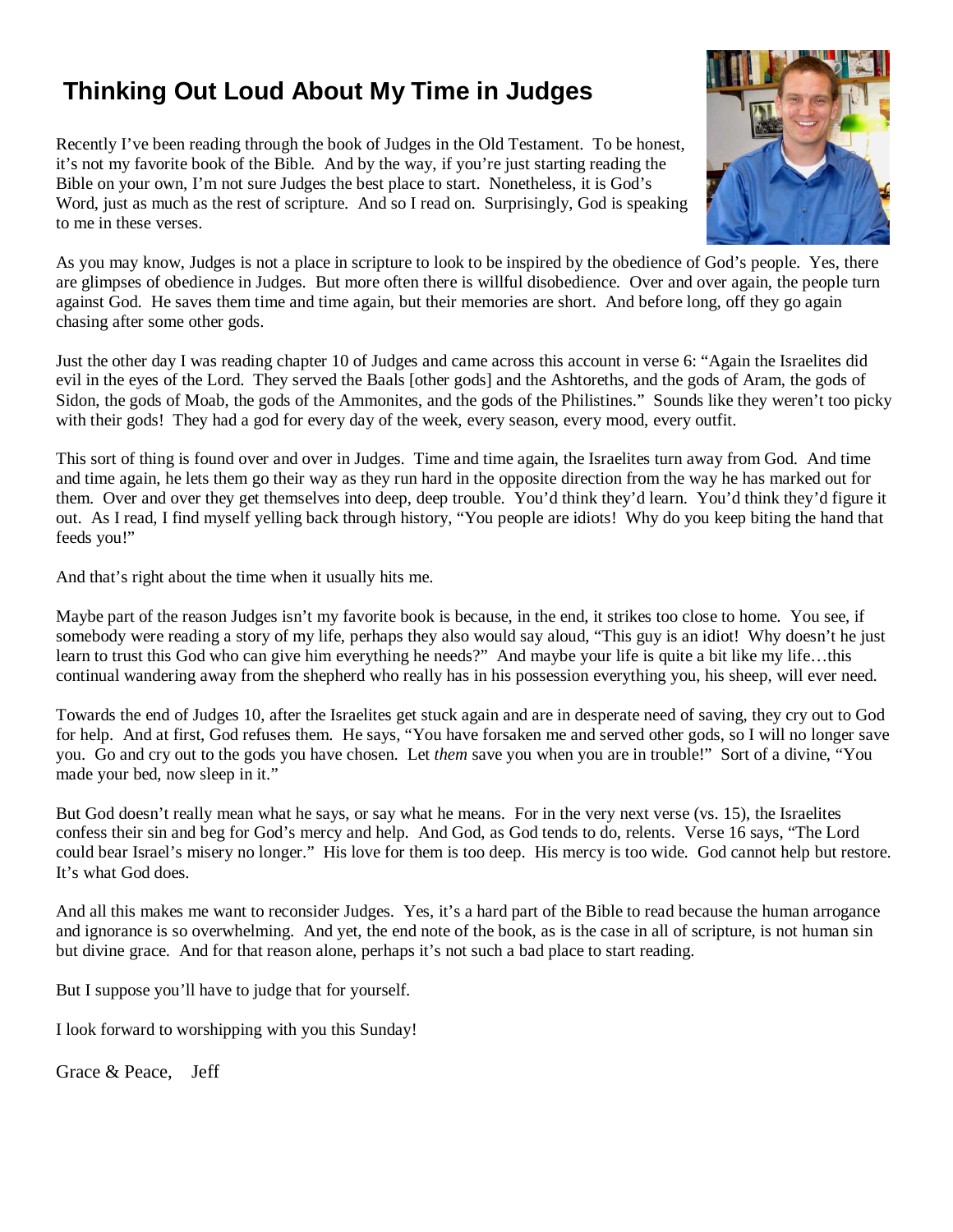|                          | November18                                   | November25                                        | December 2                                        | <b>December 9</b>                                    |
|--------------------------|----------------------------------------------|---------------------------------------------------|---------------------------------------------------|------------------------------------------------------|
| <b>Worship Service</b>   | 9:00am                                       | 9:00am                                            | 9:00am                                            | 9:00am                                               |
| <b>Worship Assistant</b> | <b>Doran McDaniel</b>                        | <b>Kyle Carpenter</b>                             | Hanging of the<br><b>Greens</b>                   | <b>Jim Park</b>                                      |
| <b>Ushers</b>            | Dave & Janet Leader                          | <b>Bill &amp; Em Baker</b>                        | <b>Bob McCarroll</b><br><b>Ken Finch</b>          | <b>John &amp; Sally Ravas</b>                        |
| <b>Greeters</b>          | <b>Jim &amp; Betty Park</b>                  | Ken & Patty<br><b>Blomberg</b>                    | David & Janet<br>Leader                           | <b>Mary Nabers</b><br><b>Andeen Lovett</b>           |
| Sound                    | <b>David Nash</b>                            | <b>David Nash</b>                                 | <b>Bill Baker</b>                                 | <b>Don Sperling</b>                                  |
| <b>Coffee Preparers</b>  | <b>Gary Cash</b>                             | <b>Donna Touros</b>                               | <b>Mike Hankey</b><br><b>John Popham</b>          | Dave & Teri<br><b>Williamson</b>                     |
| <b>Acolytes</b>          | <b>Spencer Hankey</b><br><b>Noel Chapman</b> | <b>Isabel Chapman</b>                             |                                                   |                                                      |
| <b>Worship Service</b>   | 11:00am                                      | 11:00am                                           | 11:00am                                           | 11:00am                                              |
| <b>Worship Assistant</b> | <b>Sarah Ainsworth</b>                       | Doug Johnson                                      | Hanging of the<br><b>Greens</b>                   | <b>Lori Glasgow</b>                                  |
| <b>Ushers</b>            | Ray & Margaret<br>Carranco                   | Lori & Greg Rapier                                | <b>Renee Larsen</b><br><b>Melodi Anderson</b>     | Jarvis & Glenda<br><b>Arellano</b>                   |
| Greeters                 | <b>Chuck &amp; Hilde</b><br><b>Tetlow</b>    | <b>Melodi Tactaquin</b><br><b>Aaron Dahlstedt</b> | Rick & Cynthia<br>Crow<br><b>Wayne Burkinshaw</b> | <b>Bill &amp; Dee Nicholas</b><br><b>Jack Warren</b> |
| Sound                    | <b>Ken Finch</b>                             | <b>Carroll Collier</b>                            | <b>Joe Parente</b>                                | <b>Kevin Roberson</b>                                |
| <b>Coffee Servers</b>    | <b>Gwen Markuson</b><br><b>Dallas Love</b>   | <b>Ann Johnson</b>                                | <b>Mary Masterson</b><br>Virginia Escalante       | <b>Margaret Finch</b>                                |
| <b>Tellers</b>           | <b>Kitty Tatro</b><br><b>Jarvis Arellano</b> | <b>Barbara Powell</b><br><b>Marvette Swayzer</b>  | <b>Helen Christenson</b><br><b>Marilyn Becker</b> | <b>Bob Connett</b><br><b>Dick McClurw</b>            |
| <b>Acolytes</b>          | <b>Kaylah Miller</b>                         | <b>TBA</b>                                        |                                                   |                                                      |

# **Make Christmas Cards for Wounded Veterans**

Feeling crafty? Enjoy being creative? Like to have fun with folks from Faith? Please join us on Saturday, Dec. 8 in Link Hall anytime from 1:30 to 4 p.m. to make Christmas cards. We'll be sending them to wounded veterans at the Walter Reed Army Medical Center and to folks in our own congregation who are recovering from illnesses.

This is any activity for all ages! Everyone in the congregation is welcomed to attend. Teens – need community service hours? Come help out! Bring a friend from the community too! You don't have to be artistic at all, just willing to help.

If you have any spare paper, glue, glitter, scissors, stickers, etc. to share, please bring it along. We'll have supplies as well.

Think of how a homemade Christmas card will warm a veteran's heart this holiday season. And what a great way to say thanks for all that our veterans have done for us!

DiAnne Brown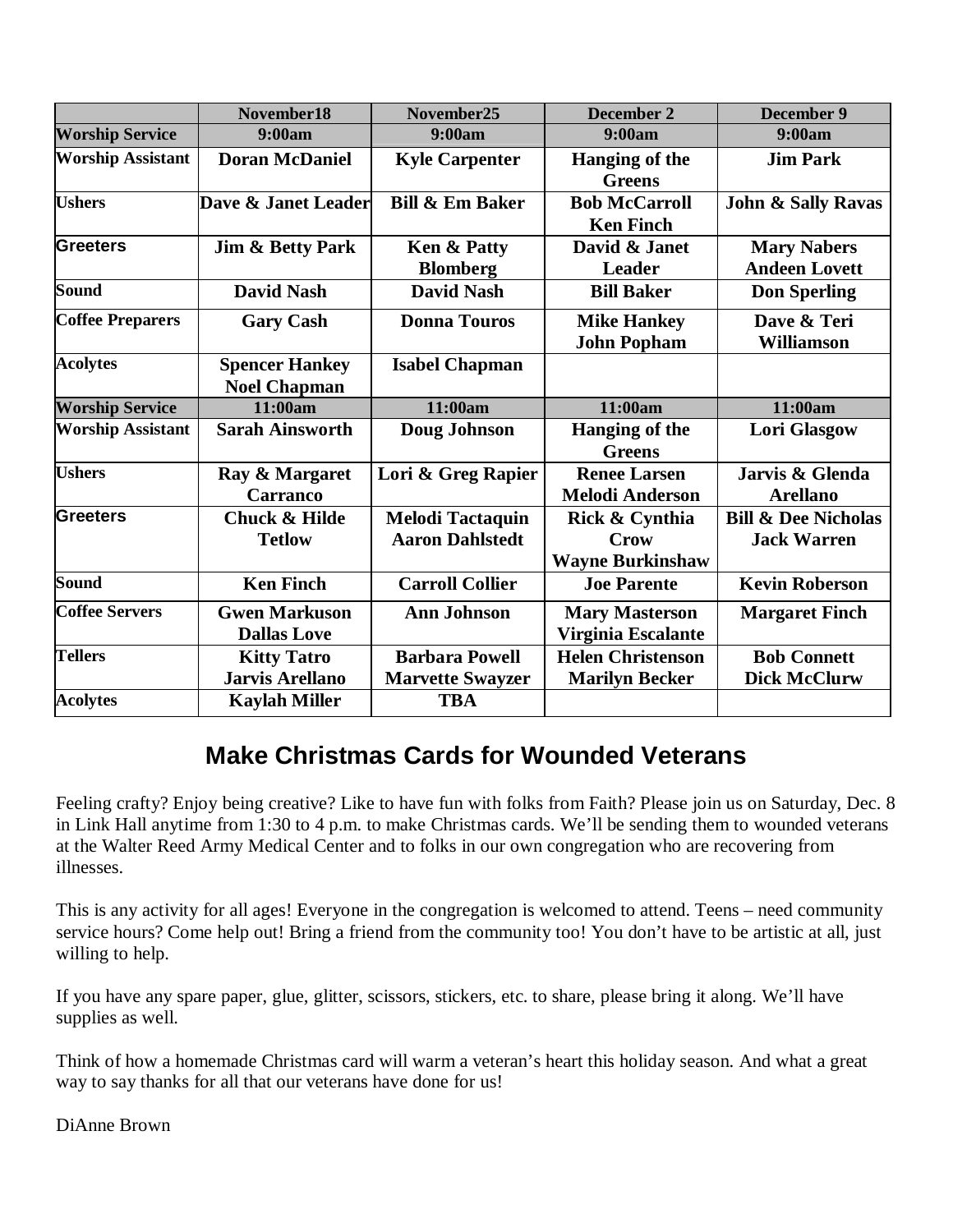### **Marge Miles wants Visitors!**

Marge Miles has moved from Greenhaven Estates to a small facility where she can have more care. This is a private home that handles up to five patients. However, Marge is the only patient there currently, so she is lonely and would like to have visitors. Her address is:

Marge Miles 10035 Pianella Way Elk Grove, CA 95757-2807 Phone: 916-686-6658

### **ARCO News!**





It was great to be back together again at ARCO with the ARCOfaithfuls on Saturday, November 10th. The Kings won their game in dramatic fashion, and their team prospects are looking better every day. Our efforts at ARCO resulted in a \$700 addition to the ARCO fund (which supports our Youth Ministry), made up of the contribution from Maloof Sports and Entertainment and tips. The combination of rain, a little fan apathy, competing sporting

events, and lot of opportunity to dine elsewhere before attending the game, added up to a slow night for the ARCOfaithfuls. The bright side was that we got to start the new season with an easy night to get back into the swing of things.

Next – Barbara Tracy needs help! Why not enjoy a Kings' game with your ARCOfaithful and Faith buddies?? Barbara Tracy has tickets for you!! This is NOT a game we are working. Why not enjoy seeing a game for a change?

Each year Barbara sets up groups for Kings' games. Unfortunately, she has to pay for these tickets up front. She currently has 27 tickets for the November 20 Kings' game with the Phoenix Suns. That's a Tuesday night before a five-day holiday for students! If you would like tickets or you have any friends who would like tickets, please contact her ASAP at [bjtracy@comcast.net or 428-0311. These tickets are \\$25.50 each, and are all in](mailto:bjtracy@comcast.net)  section 217 between rows N and Q.



# **Join Jeff and Virginia for their Wedding Celebration!**

On Friday Dec 7 at 7:00 p.m. your presence is requested as Jeff May and Virginia Northrop celebrate their nuptials with a ceremony in the sanctuary. Stay for a slice of cake afterward in Link Hall. Absolutely no gifts please! Please come and share the happiness of this moment.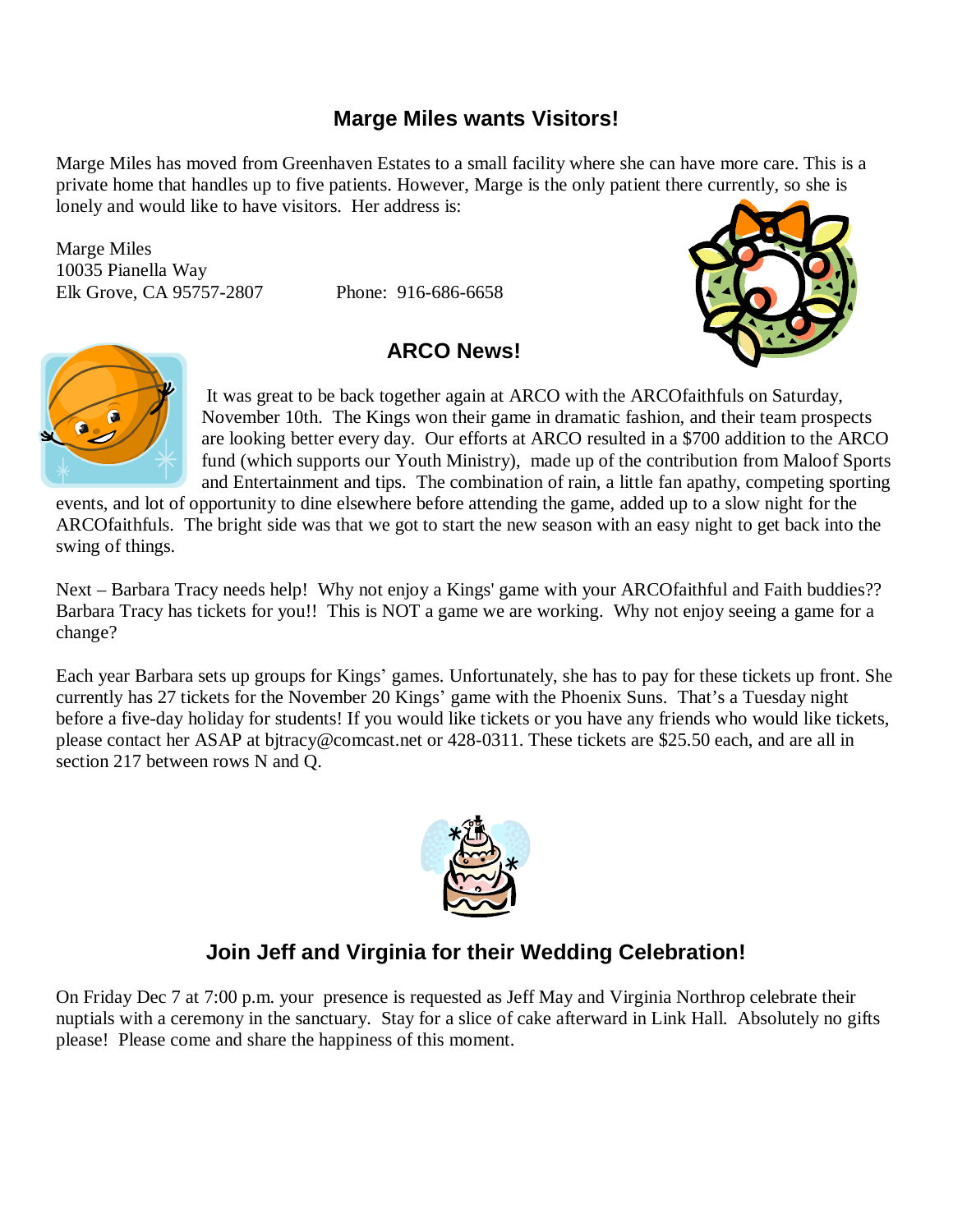# **Children's Ministries: Choir!**

Does your child enjoy singing? If so, we would love to have your child  $(2<sup>nd</sup>$  grade and up) participate in Faith's Children's Choir. Rehearsals are on Sunday mornings from 10:00 to 11:00am in Room E-2. For more information, contact Melody Tactaquin 392-6008. Melody will be working with the Children's Choir along with guitarist Joyce Gallagher.



# **Pocket Community Thanksgiving Service is November 20 th**

Join other Pocket churches this year on Tuesday, November 20<sup>th</sup>, for our annual Thanksgiving service. This year's service will be held at Riverside Wesleyan Church at 7:00 pm. Pastor Jeff and members of our choir will share in the leadership of the service. If you would like to sing in the choir that evening, plan on coming to Riverside that night by 6:00.

# **Faith "Wish List"**

The Session has approved the development of a "wish list" of items/services needed for the church that could be funded by one or more individuals, separate from any other fund raising program. Items on the "wish list" should be suggested from officially recognized groups of Faith Presbyterian Church. Suggested items/services must be fully described, with justifications, and current prices. The Session will review all suggested items and developed an approved list. The Session's goal is to have the first "wish list" by the end of March 2008. It willl be published in PresbyNews and church bulletins on a regular basis.

The church has several significant needs that may not always be fundable through the normal operating budget or building funds. If needs are appropriately identified, individuals often step up to fund them. Examples of potential items on the "wish list" are an ice machine, repair of piano, new organ, sound system improvements, and a new carpet in sanctuary.

If you have questions or an item you would like considered for the "wish list", please talk to a pastor or elder on the Session or you can contact me at 483-9058 or email: [jim\\_c\\_hill@yahoo.com](mailto:jim_c_hill@yahoo.com)

Jim Hill, Elder, Stewardship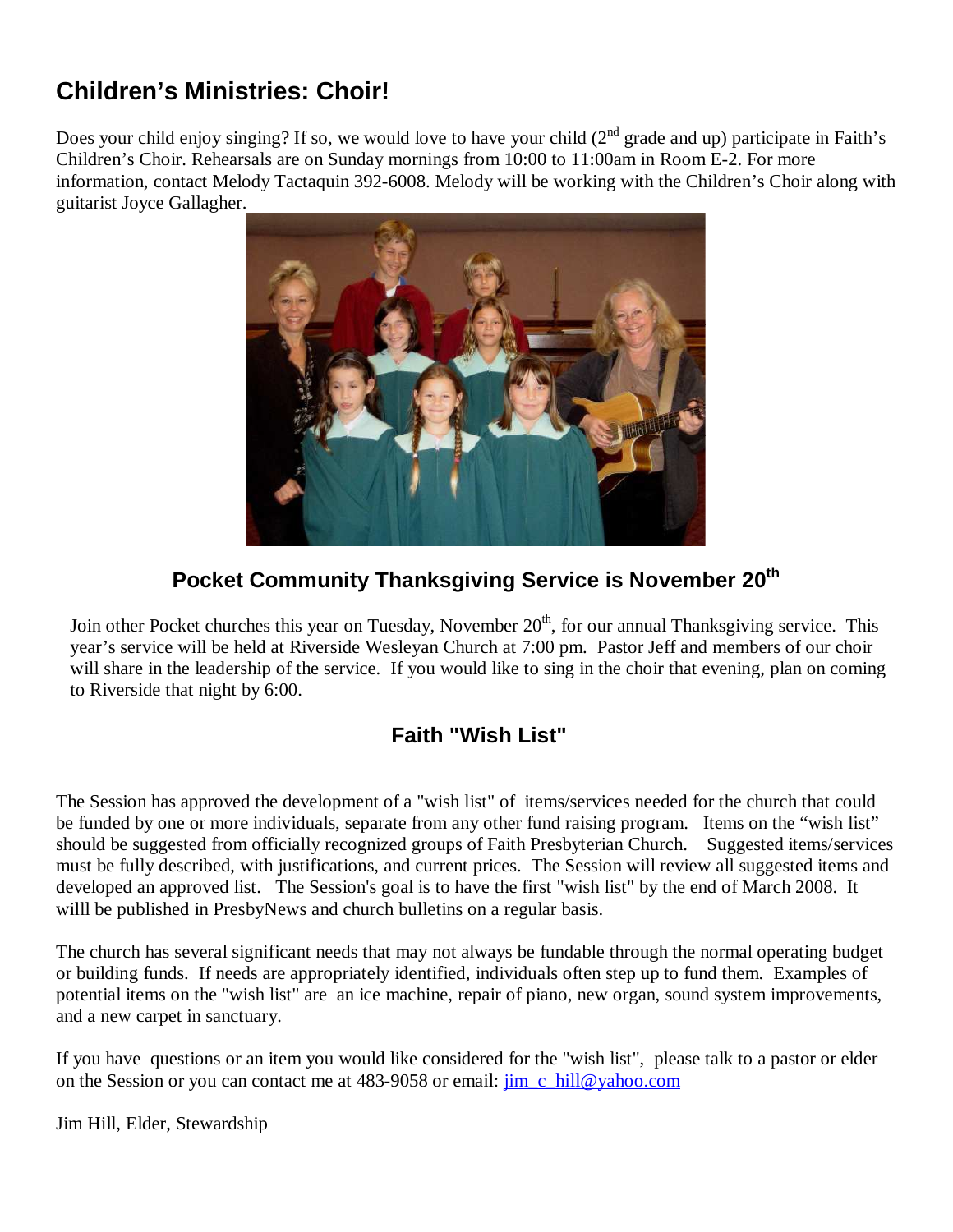# **Presbyterian Women's Luncheon November 28, 2000**

Bible Study 10:00 a.m., Lunch at 11:30 a.m. Bring a sandwich.

Pat Beal will be the speaker at the next PW Luncheon.

Pat and her husband, Chuck, are founding members of Faith Church. They enjoyed the hands on process of building our first and successive buildings at Faith.

Chuck and Pat have been married for 50 years. They have two children, daughter Renee and son Martin. At one time all four sang in the choir. Pat has served as an Elder and on various committees and currently serves on the building committee and coordinates the flowers.

Pat retired after 29 years with the State Treasurer's Office as an Investment Officer and Program Manager. Pat continues to consult with local governments on financial and motivational issues. Currently Pat serves as treasurer for the Senior Center of Elk Grove. She enjoys singing, dancing, reading, and being creative.







# **A Walk Through Bethlehem**

This year, we will again be celebrating Christmas with a Walk Through Bethlehem! This is a fun and creative way to remember our Savior's birth and learn a bit about the time in which it happened. Join us on December  $22<sup>nd</sup>!$ 

If you would like to help, let Pam Rock, Melinda Lewis or Suzie Hughes know. We're looking for participants! It is always a lot of fun to be part of this event.